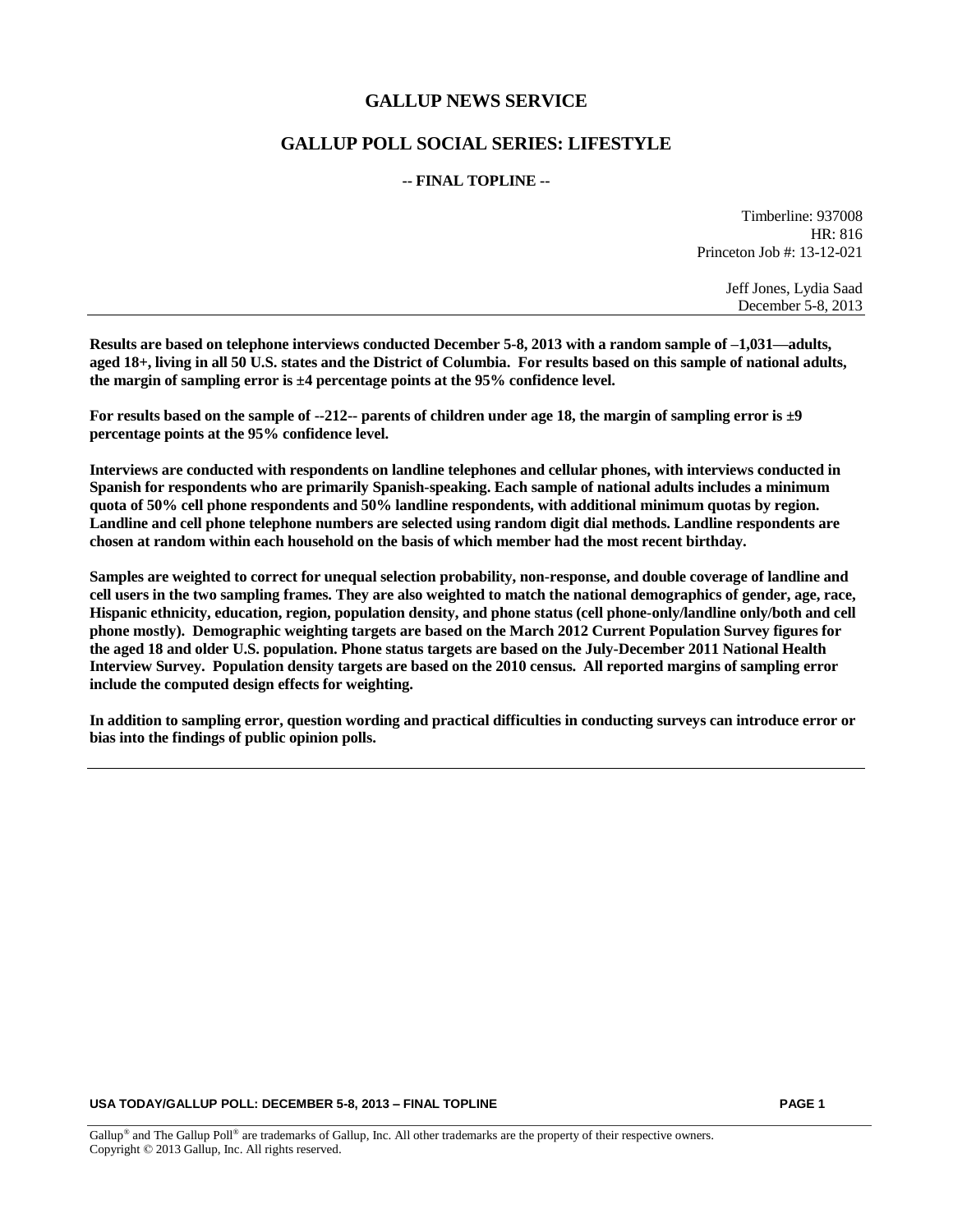10. Please tell me how you would rate the honesty and ethical standards of people in these different fields -- very high, high, average, low, or very low? How about – [RANDOM ORDER]?

|                            | Very           |      |         |                | Very           | N <sub>o</sub> |
|----------------------------|----------------|------|---------|----------------|----------------|----------------|
| 2013 Dec 5-8               | high           | High | Average | Low            | low            | opinion        |
|                            |                |      |         |                |                |                |
| Advertising practitioners  | 3              | 11   | 44      | 27             | 11             | $\overline{4}$ |
| Auto mechanics             | 5              | 24   | 53      | 12             | $\overline{4}$ | $\mathbf{1}$   |
| <b>Bankers</b>             | 6              | 21   | 47      | 17             | 9              | 1              |
| <b>Business executives</b> | 3              | 19   | 47      | 21             | 8              | $\overline{2}$ |
| Car salespeople            | $\mathbf{1}$   | 8    | 43      | 33             | 14             | 2              |
| Clergy                     | 13             | 34   | 35      | 8              | 3              | $\tau$         |
| Day care providers         | 11             | 35   | 43      | 6              | 1              | $\overline{4}$ |
| Grade school teachers      | 25             | 45   | 23      | 5              | 1              | 1              |
| Judges                     | 10             | 35   | 37      | 12             | $\overline{4}$ | $\overline{2}$ |
| Lawyers                    | 3              | 17   | 45      | 23             | 12             | $\mathbf{1}$   |
| Lobbyists                  | $\mathbf{1}$   | 5    | 31      | 30             | 26             | $\tau$         |
| Local officeholders        | $\overline{4}$ | 19   | 49      | 18             | 8              | 3              |
| Medical doctors            | 17             | 52   | 27      | $\overline{2}$ | 1              | $\ast$         |
| Members of Congress        | $\overline{2}$ | 6    | 25      | 36             | 30             | 1              |
| Military officers          | 27             | 42   | 24      | $\overline{4}$ | $\mathbf{1}$   | $\overline{2}$ |
| Newspaper reporters        | 3              | 18   | 47      | 20             | 10             | 1              |
| <b>Nurses</b>              | 27             | 55   | 16      | $\overline{2}$ | $\ast$         | $\ast$         |
| Nursing home operators     | 8              | 24   | 42      | 17             | 5              | $\overline{4}$ |
| Pharmacists                | 16             | 54   | 26      | 3              | 1              | *              |
| Police officers            | 15             | 39   | 33      | 9              | 3              | ∗              |
| State officeholders        | $\overline{2}$ | 12   | 46      | 24             | 13             | 3              |
| TV reporters               | $\overline{2}$ | 18   | 47      | 20             | 11             | 1              |

### **USA TODAY/GALLUP POLL: DECEMBER 5-8, 2013 – FINAL TOPLINE PAGE 2**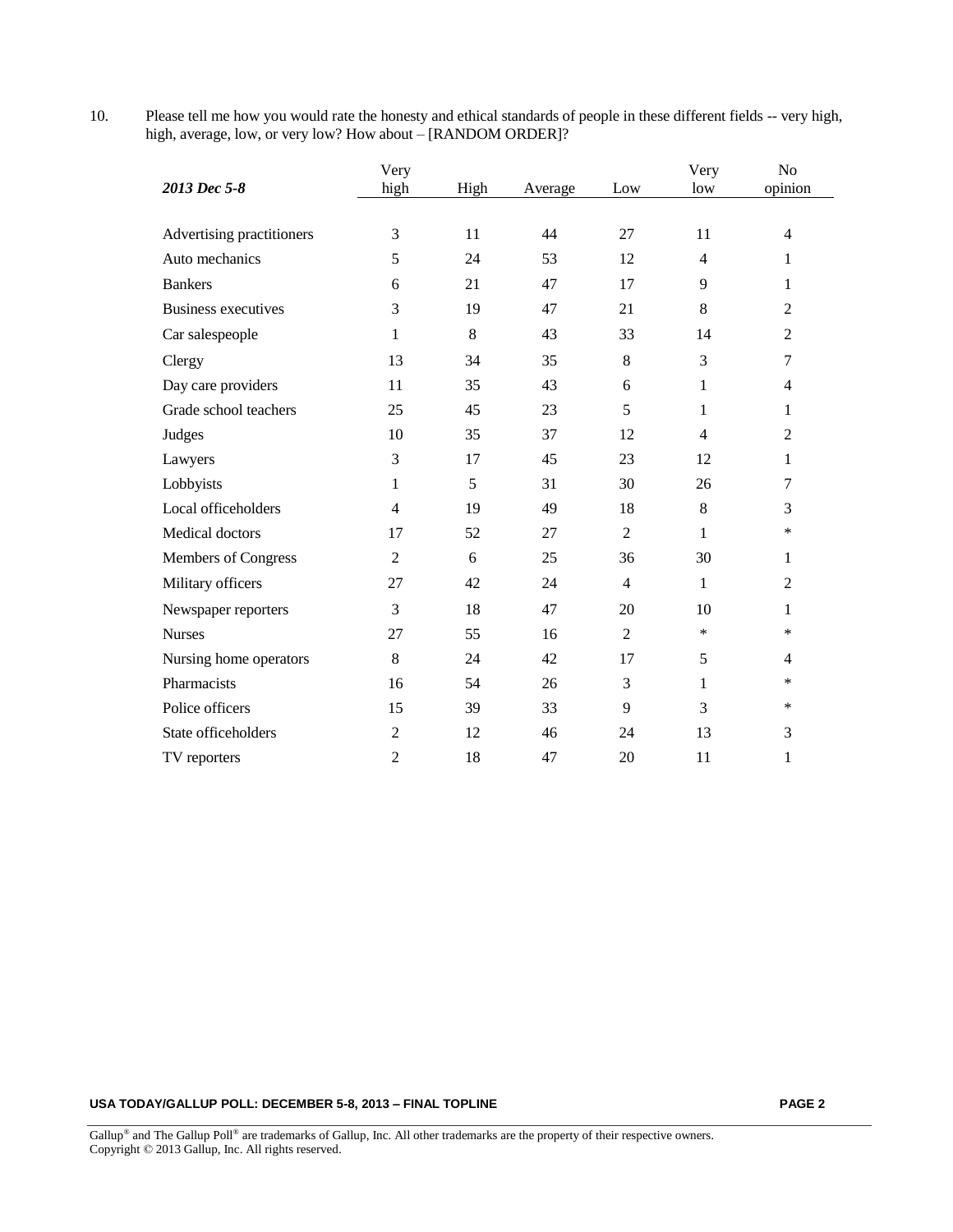### **Q.10 (HONESTY AND ETHICS) CONTINUED**

### **RECENT TREND: PERCENT SAYING "VERY HIGH" / "HIGH"**

|                            |                          |                          |        |                          | Feb                      | <b>Nov</b> |                          |      |                                               |                          |      |                          |      |      |                          |                          |       |
|----------------------------|--------------------------|--------------------------|--------|--------------------------|--------------------------|------------|--------------------------|------|-----------------------------------------------|--------------------------|------|--------------------------|------|------|--------------------------|--------------------------|-------|
|                            | 1998                     | 1999                     | 2000   | 2001                     | 2002                     | 2002       | 2003                     | 2004 | 2005                                          | 2006                     | 2007 | 2008                     | 2009 | 2010 | 2011                     | 2012                     | 2013  |
| <b>Nurses</b>              | $- -$                    | 73                       | 79     | 84                       | 83                       | 79         | 83                       | 79   | 82                                            | 84                       | 83   | 84                       | 83   | 81   | 84                       | 85                       | 82    |
| Pharmacists                | 64                       | 69                       | 67     | 68                       | --                       | 67         | 67                       | 72   | 67                                            | 73                       | 71   | 70                       | 66   | 71   | 73                       | 75                       | 70    |
| Grade school teachers      | $-$                      | $--$                     | $- -$  | $-$                      | $-$                      | $-$        | $\qquad \qquad -$        | 73   | $\overline{\phantom{m}}$                      | $--$                     | 74   | $-$                      | $-$  | 67   | $- -$                    | $\overline{\phantom{a}}$ | 70    |
| Medical doctors            | 57                       | 58                       | 63     | 66                       | $\overline{\phantom{m}}$ | 63         | 68                       | 67   | 65                                            | 69                       | 64   | 64                       | 65   | 66   | 70                       | 70                       | 69    |
| Military officers          | $--$                     | $\overline{\phantom{m}}$ | $- -$  | $- -$                    | $-$                      | 65         | $\mathbf{u}$             | 72   | $- -$                                         | $\qquad \qquad -$        | 65   | $\overline{\phantom{a}}$ | $-$  | 73   | $- -$                    | $- -$                    | 69    |
| Police officers            | 49                       | 52                       | 55     | 68                       | 61                       | 59         | 59                       | 60   | 61                                            | 54                       | 53   | 56                       | 63   | 57   | 54                       | 58                       | 54    |
| Clergy                     | 59                       | 56                       | 60     | 64                       | --                       | 52         | 56                       | 56   | 54                                            | 58                       | 53   | 56                       | 50   | 53   | 52                       | 52                       | 47    |
| Day care providers         | $\overline{\phantom{a}}$ | 41                       | $-1$   | $-$                      |                          | $-$        | $- -$                    | 49   | $\overline{\phantom{a}}$                      | $- -$                    | 44   | $-$                      | $-$  | 47   | $\overline{\phantom{a}}$ | $\overline{\phantom{a}}$ | 46    |
| Judges                     | $-$                      | 53                       | 47     | --                       |                          |            | --                       | 53   | $-$                                           | $- -$                    | 46   |                          |      | 47   | $-$                      | $-$                      | 45    |
| Nursing home operators     | $- -$                    | 22                       | --     | $-$                      |                          |            | $-$                      | 24   | --                                            | $\overline{\phantom{a}}$ | 21   | $-$                      | $-$  | 26   | $\overline{\phantom{a}}$ | $\overline{\phantom{a}}$ | 32    |
| Auto mechanics             | $--$                     | 24                       | 22     | 22                       | $-$                      | $- -$      | $\qquad \qquad -$        | 26   | $--$                                          | $\overline{\phantom{m}}$ | 25   | $-$                      | $-$  | 28   | $--$                     | $\overline{\phantom{m}}$ | 29    |
| <b>Bankers</b>             | 30                       | 30                       | 37     | 34                       | $-$                      | 36         | 35                       | 36   | 41                                            | 37                       | 35   | 23                       | 19   | 23   | 25                       | 28                       | 27    |
| Local officeholders        | 21                       | 20                       | 25     | $- -$                    | $-$                      | $- -$      | $\qquad \qquad -$        | 26   | $\mathord{\hspace{1pt}\text{--}\hspace{1pt}}$ | $--$                     | 20   | $\overline{\phantom{a}}$ | $-$  | 20   | $- -$                    | $- -$                    | 23    |
| <b>Business executives</b> | 21                       | 23                       | 23     | 25                       | 16                       | 17         | 18                       | 20   | 16                                            | 18                       | 14   | 12                       | 12   | 15   | 18                       | 21                       | 22    |
| Newspaper reporters        | 20                       | 19                       | 16     | $\overline{\phantom{a}}$ |                          | $-$        | $-$                      | 21   | --                                            | $--$                     | 22   | $\overline{\phantom{a}}$ | $-$  | 22   | $-$                      | $- -$                    | 21    |
| Lawyers                    | 14                       | 13                       | 17     | 18                       | $\overline{\phantom{m}}$ | 18         | 16                       | 18   | 18                                            | 18                       | 15   | 18                       | 13   | 17   | 19                       | 19                       | 20    |
| TV Reporters               | 21                       | 20                       | 21     | $- -$                    |                          |            |                          | 23   | $\overline{\phantom{m}}$                      | --                       | 23   |                          |      | 23   | $\overline{\phantom{m}}$ | --                       | 20    |
| Advertising practitioners  | 10                       | 9                        | 10     | 11                       | 14                       | 9          | 12                       | 10   | 11                                            | 11                       | 6    | 10                       | 11   | 11   | 11                       | 11                       | 14    |
| State officeholders        | 17                       | 16                       | 20     | $\overline{\phantom{a}}$ |                          |            | $\overline{\phantom{a}}$ | 24   | $\overline{\phantom{a}}$                      | $\overline{\phantom{a}}$ | 12   |                          | $-$  | 12   | $\overline{\phantom{a}}$ | $\overline{\phantom{a}}$ | 14    |
| Car salespeople            | 5                        | $\,8\,$                  | $\tau$ | 8                        | --                       | 6          | 7                        | 9    | $\,8\,$                                       | 7                        | 5    | 7                        | 6    | 7    | 7                        | 8                        | 9     |
| Members of Congress        | 17                       | 11                       | 21     | 25                       | $-$                      | 17         | 17                       | 20   | 14                                            | 14                       | 9    | 12                       | 9    | 9    | $\overline{7}$           | 10                       | $\,8$ |
| Lobbyists                  | $-$                      |                          |        |                          |                          |            |                          |      | $- -$                                         | 5                        | 5    | $-$                      |      | 7    | $\tau$                   | --                       | 6     |

#### **USA TODAY/GALLUP POLL: DECEMBER 5-8, 2013 – FINAL TOPLINE PAGE 3**

Gallup<sup>®</sup> and The Gallup Poll<sup>®</sup> are trademarks of Gallup, Inc. All other trademarks are the property of their respective owners. Copyright © 2013 Gallup, Inc. All rights reserved.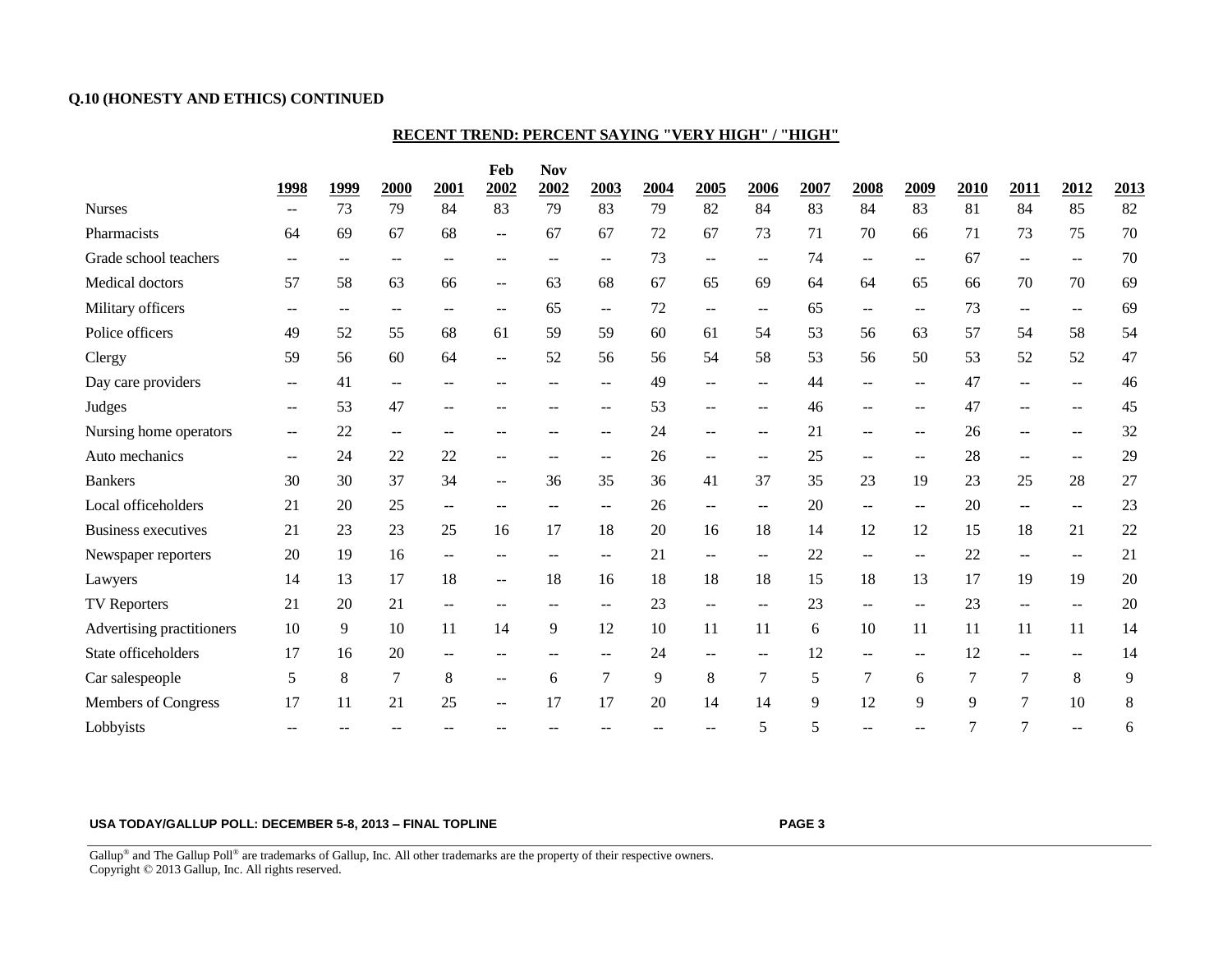### **Q.10 (HONESTY AND ETHICS) CONTINUED**

#### **RECENT TREND: PERCENT SAYING "VERY HIGH" / "HIGH"** *(ITEMS NOT ASKED IN 2013)*

|                          | 1998                     | <u>1999</u>              | 2000                     | 2001                     | Feb<br>2002    | <b>Nov</b><br>2002       | 2003                     | 2004                     | 2005                     | 2006                     | 2007                     | 2008   | 2009 | 2010                     | <b>2011</b>              | 2012                     | 2013 |
|--------------------------|--------------------------|--------------------------|--------------------------|--------------------------|----------------|--------------------------|--------------------------|--------------------------|--------------------------|--------------------------|--------------------------|--------|------|--------------------------|--------------------------|--------------------------|------|
| Engineers                | 50                       | 50                       | 56                       | 60                       |                | $-$                      | 59                       | $-$                      | $\overline{\phantom{m}}$ | 61                       | --                       |        | 62   | --                       | $\overline{\phantom{m}}$ | 70                       |      |
| Dentists                 | 53                       | 52                       | 58                       | 56                       | $-$            | $-$                      | 61                       | $\mathbf{u}$             | $--$                     | 62                       | $-$                      |        | 57   | $-$                      | $\overline{\phantom{a}}$ | 62                       |      |
| College teachers         | 53                       | 52                       | 59                       | 58                       | 57             | $\overline{\phantom{a}}$ | 59                       | $\overline{\phantom{m}}$ | $\overline{\phantom{m}}$ | 58                       | $-$                      |        | 54   | --                       | $-$                      | 53                       |      |
| Psychiatrists            | --                       | $\overline{\phantom{m}}$ | $\overline{\phantom{a}}$ | --                       |                | $\overline{\phantom{a}}$ | 38                       | $\overline{\phantom{m}}$ | $--$                     | 38                       | $-$                      | $-$    | 33   | ---                      | $\overline{\phantom{m}}$ | 41                       |      |
| Chiropractors            |                          | 26                       | $\overline{\phantom{m}}$ |                          |                |                          | 31                       | --                       | $\sim$                   | 36                       | --                       |        | 34   | --                       | $-$                      | 38                       |      |
| Journalists              | 22                       | 24                       | 21                       | 29                       | $\overline{a}$ | 26                       | 25                       | $\sim$                   | 28                       | 26                       | $\overline{\phantom{a}}$ | 25     | 23   | --                       | 26                       | 24                       |      |
| State governors          | $\overline{\phantom{m}}$ | 24                       | 31                       | $\overline{\phantom{a}}$ |                | $-$                      | 26                       | $\overline{\phantom{m}}$ | $\overline{\phantom{m}}$ | 22                       | $- -$                    |        | 15   | $\qquad \qquad -$        | $\overline{\phantom{m}}$ | 20                       |      |
| Insurance salespeople    | 11                       | 10                       | 10                       | 13                       | --             | $\overline{\phantom{a}}$ | 12                       | $\sim$                   | $--$                     | 13                       | $-$                      | $-$    | 10   | $-$                      | $--$                     | 15                       |      |
| <b>Senators</b>          | 19                       | 17                       | 24                       | 25                       | $-$            |                          | 20                       | $\sim$                   | 16                       | 15                       | $\overline{\phantom{a}}$ |        | 11   | --                       | $-$                      | 14                       |      |
| <b>HMO</b> Managers      | --                       | $10\,$                   | $\overline{\phantom{m}}$ | --                       | --             |                          | 9                        | $\overline{\phantom{m}}$ | $\overline{\phantom{m}}$ | 12                       | --                       |        | 8    | $\qquad \qquad -$        | $\overline{\phantom{m}}$ | 12                       |      |
| Stockbrokers             | 19                       | 16                       | 19                       | 19                       | $\overline{a}$ | 12                       | 15                       | $-$                      | 16                       | 17                       | $-$                      | 12     | 9    | $\overline{\phantom{a}}$ | 12                       | 11                       |      |
| High school teachers     | --                       | $-$                      | $\overline{\phantom{a}}$ | $- -$                    | 64             |                          | --                       | 64                       | $\mathbf{u}$             | --                       | 65                       |        |      | --                       | 62                       | $\overline{\phantom{a}}$ |      |
| Funeral directors        | 35                       | 36                       | $\qquad \qquad -$        | $- -$                    | 39             | $\overline{\phantom{a}}$ | --                       | 44                       | $\overline{\phantom{m}}$ | --                       | 47                       |        |      | --                       | 44                       | --                       |      |
| Accountants              | $- -$                    | 38                       | 41                       | 32                       | 35             |                          | $\overline{\phantom{a}}$ | 39                       | $\sim$                   | --                       | 38                       |        |      | --                       | 43                       |                          |      |
| Building contractors     | 18                       | 23                       | $\qquad \qquad -$        | --                       | 20             | $\overline{\phantom{a}}$ | --                       | 20                       | $\overline{\phantom{m}}$ | --                       | 22                       |        |      | --                       | 26                       | $\overline{\phantom{a}}$ |      |
| Real estate agents       | 14                       | 17                       | $\mathbf{u}$             | $\overline{\phantom{a}}$ | 19             | $\overline{\phantom{a}}$ | $\overline{\phantom{a}}$ | 20                       | $\mathbf{u}$             | $\overline{\phantom{a}}$ | 17                       | $\sim$ |      | $-$                      | 20                       | $\overline{a}$           |      |
| Labor union leaders      | 17                       | 17                       | 17                       | $\overline{\phantom{a}}$ | 14             |                          |                          | 16                       | $\overline{\phantom{m}}$ | $- -$                    | 16                       |        |      | --                       | 18                       |                          |      |
| Telemarketers            | 9                        | $\overline{a}$           |                          |                          | 5              |                          |                          | 7                        | $\overline{\phantom{m}}$ |                          | 5                        |        |      | --                       | 8                        |                          |      |
| Veterinarians            | --                       | 63                       | 66                       | $\overline{\phantom{a}}$ |                |                          | 68                       | $\sim$                   | $-$                      | 71                       | --                       |        |      |                          |                          |                          |      |
| Firefighters             | --                       | $\overline{\phantom{m}}$ | $\overline{\phantom{m}}$ | 90                       | --             |                          |                          | --                       |                          |                          |                          |        |      |                          |                          |                          |      |
| Members of U.S. military |                          |                          |                          | 81                       |                |                          |                          |                          |                          |                          |                          |        |      |                          |                          |                          |      |

Gallup first began asking Honesty and Ethics in 1976. Please contact Gallup for full trend.

#### **USA TODAY/GALLUP POLL: DECEMBER 5-8, 2013 – FINAL TOPLINE PAGE 4**

Gallup<sup>®</sup> and The Gallup Poll<sup>®</sup> are trademarks of Gallup, Inc. All other trademarks are the property of their respective owners. Copyright © 2013 Gallup, Inc. All rights reserved.